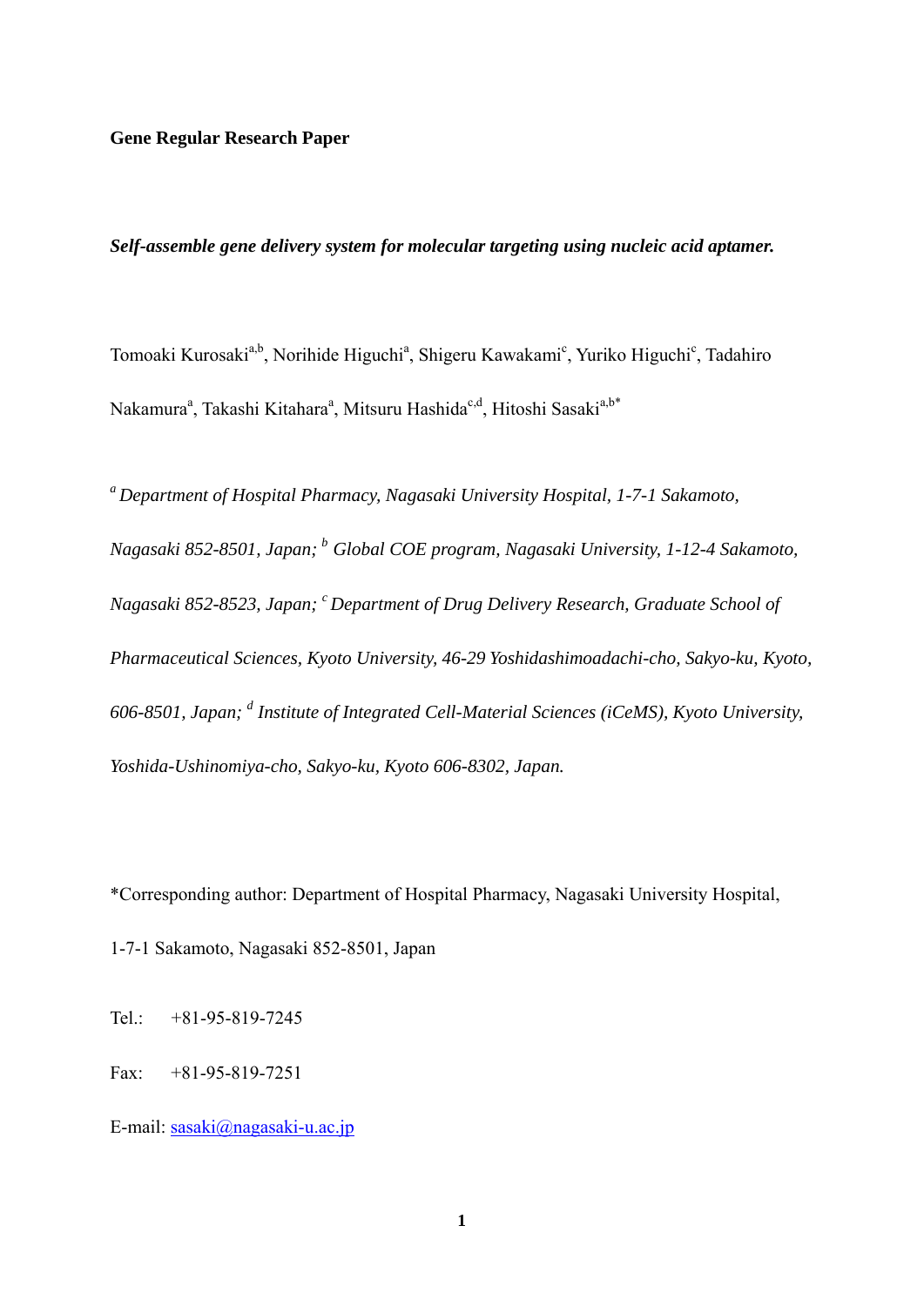# **Abstract**

We have developed a novel vector constructed with pDNA, polyethylenimine (PEI), and mucin 1 (MUC1) aptamer for tumor-targeted gene delivery. The MUC1 aptamer and non-specific aptamer were employed to coat the pDNA/PEI complexes electrostatically and stable nanoparticles were formed. The addition of a non-specific aptamer to the pDNA/PEI complex decreased gene expression in the human lung cancer cell line, A549 cells expressing MUC1 regularly. At the same time, the pDNA/PEI/MUC1 aptamer complex showed higher gene expression than pDNA/PEI/non-specific aptamer complex. Furthermore, the pDNA/PEI/MUC1 aptamer complex showed markedly high gene expression in tumor-bearing mice; thus, pDNA/PEI/MUC1 aptamer complexes are useful as a tumor-targeted gene delivery system with high transfection efficiency.

**Keywords:** aptamer; gene delivery; polyethylenimine; pDNA; MUC1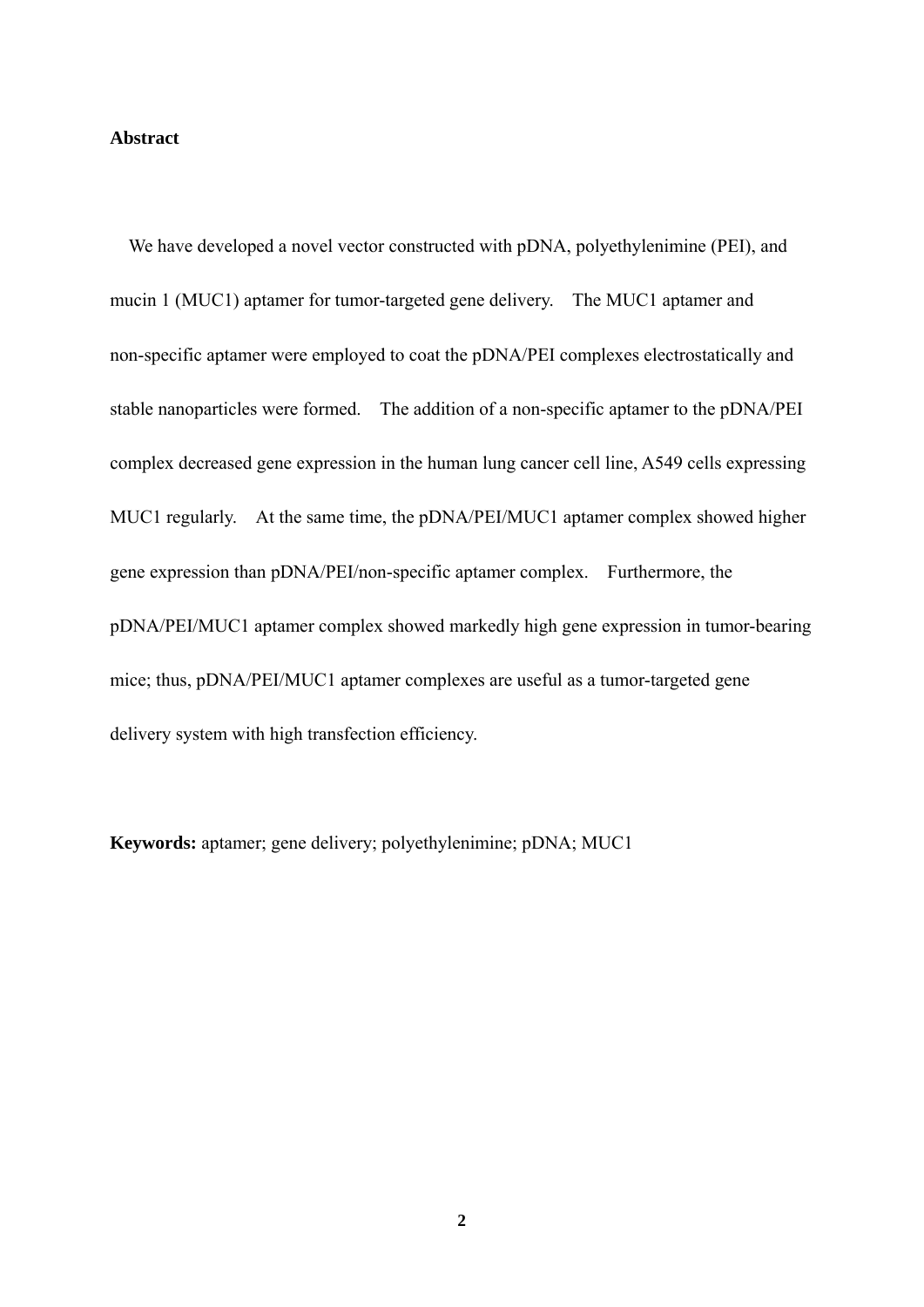# **1. Introduction**

 In the field of gene delivery, polyethylenimine (PEI) is a common cationic polymer with high transfection efficiency under *in vitro* and *in viv*o conditions among non-viral vectors (Boussif, et al., 1995; Godbey, et al., 1999; Kircheis, et al., 2001; Kichler, et al., 2001; Itaka, et al., 2004 ). The pDNA/PEI complex, however, binds non-specifically to negatively charged proteoglycans on cell membranes and it is difficult to use the cationic pDNA/PEI complex as the targeted gene delivery system (Lemkine and Demeneix, 2001; Demeneix and Behr, 2005). For cell-specific gene delivery, cell type-specific surface molecules and their antibodies would be useful, and a number of cell-specific gene delivery vectors have been developed (Germershaus, et al., 2006; Chiu, et al., 2004; Liu, et al., 2007). For cancer gene therapy, tumor suppressor genes such as p53 gene and suicide genes such as herpes simplex virus thymidine kinase gene were well studied; and those genes reported to suppress tumor growth by tumor specific gene delivery vector such as transferrin-modified cationic liposome (Nakase, et al., 2005; Neves, 2006).

Aptamers are a family of RNA- or DNA-based oligonucleotides 20-50 nt in length that can specifically bind to selected targets (Guo, et al., 2010). They have often been described as nucleic acid versions of antibodies. However, aptamers unlike antibodies, have yet to elicit immunogenicity *in vivo* and these molecules are readily amenable to chemical synthesis and can be modified easily during the synthesis process, making them more adaptable for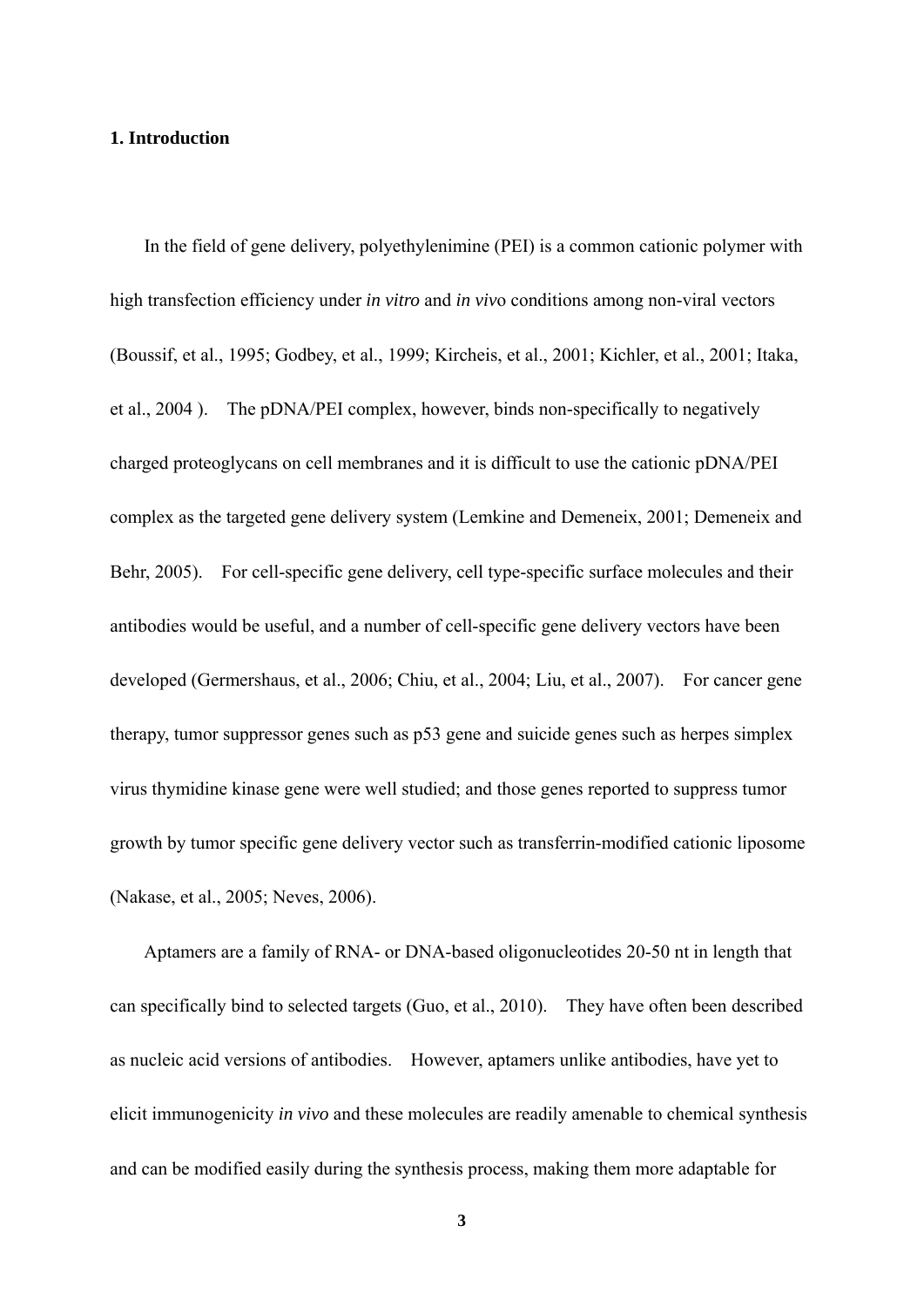different applications (Eyetech Study Group, 2003; Chan, et al., 2008; Alexander, et al., 2005; Gilbert, et al., 2007; Apte, et al., 2007).

In a previous study, we developed some ternary complexes of pDNA/PEI coated with polynucleotides such as polyadenylic acid (polyA) and polyinosinic-polycytidylic acid (polyIC) (Kurosaki, et al., 2009). It was demonstrated that aptamers could coat pDNA/PEI complexes and the aptamer-coated complex would be taken up by the cells via aptamer-based molecular recognitions. The mucin 1 (MUC1) is unique to tumor cells and overexpressed in most of invasive breast carcinomas, indicating that MUC1 aptamer would be suitable for tumor targeting (Rahn, et al., 2001).

In this experiment, we constructed pDNA/PEI/aptamer complexes with MUC1 aptamer for tumor-targeted gene delivery systems. Then, the pDNA/PEI/MUC1 aptamer complex showed high gene expressions of the plasmid-borne luciferase gene in A549 cells expressing MUC1 regularly under *in vitro* and *in vivo* conditions.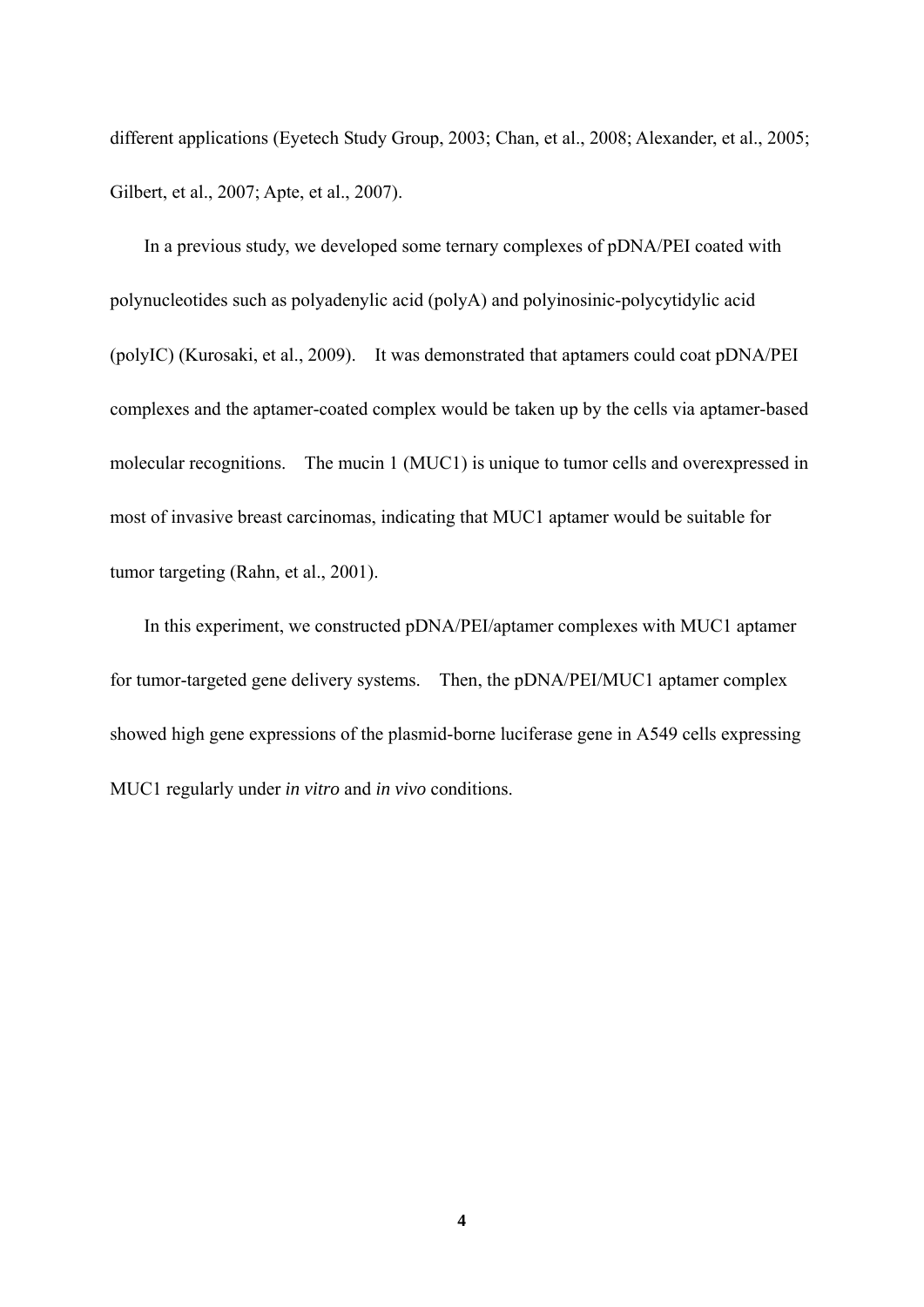## **2. Materials and Methods**

# *2.1. Chemicals*

 PEI (branched form, average molecular weight of 25,000) was purchased from Aldrich Chemical Co. (Milwaukee, WI, USA). Fetal bovine serum (FBS) was obtained from Biosource International Inc. (Camarillo, CA, USA). RPMI 1640, Opti-MEM I, antibiotics (penicillin 100 U/mL and streptomycin 100  $\mu$ g/mL), and other culture reagents were obtained from GIBCO BRL (Grand Island, NY, USA). MUC1 aptamer (5'-GAAGTGAAAATGACAGAACACAACA-3') and a non-specific 25 base-long DNA

aptamer composed of GATC repeats, according to a previous report(Ferreira, et al., 2009), were purchased from Hokkaido System Science Co., Ltd. (Hokkaido, Japan). All other chemicals were of the highest purity available.

# *2.2. Preparation of pDNA and Complexes*

pCMV-Luc was constructed by subcloning the *Hind* III/*Xba* I firefly luciferase cDNA fragment from the pGL3-control vector (Promega, Madison, WI, USA) into the polylinker of the pcDNA3 vector (Invitrogen, Carlsbad, CA, USA). The pDNA was amplified using an EndoFree® Plasmid Giga Kit (QIAGEN GmbH, Hilden, Germany). The pDNA was dissolved in 5% dextrose solution (1 mg/mL) and stored at -80  $^{\circ}$ C until analysis.

For preparation of the complexes, pDNA solution and PEI solution (pH 7.4 in 5%)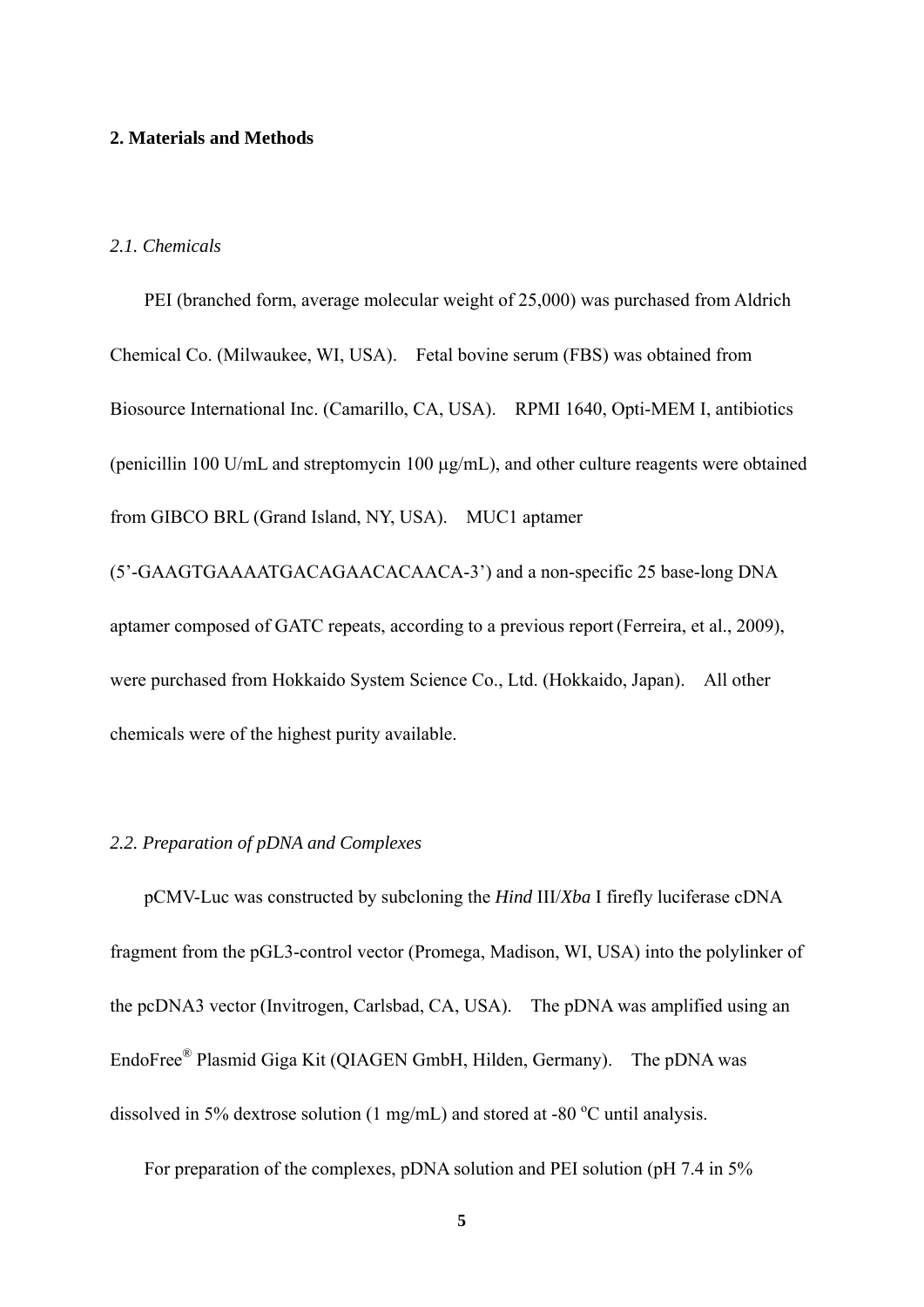dextrose solution) were thoroughly mixed by rapid sequential pipetting and left for 15 min at room temperature, and then each aptamer in 5% dextrose solution was mixed with pDNA/PEI complex by pipetting and left for another 15 min at room temperature. In this study, we constructed various complexes at weight ratios: pDNA: PEI : aptamer = 1:1:0, 1:1:0.25, 1:1:0.5, 1:1:1, 1:1:2, 1:1:4, and 1:1:6.

#### *2.3. Physicochemical Property of the Complexes*

The particle sizes and ζ-potentials of the pDNA/PEI/aptamer complexes were measured using a Zetasizer Nano ZS (Malvern Instruments, Ltd., United Kingdom). The number-fractioned mean diameter is shown.

To determine complex formations,  $10 \mu L$  aliquots of complex solution containing 1  $\mu$ g pDNA were mixed with 2 µL loading buffer (30% glycerol and 0.2% bromophenol blue) and loaded onto a 0.8% agarose gel containing 0.03% ethidium bromide. For the assessment of complex dissociation, 3 µg of heparin was added to pDNA/PEI complex. Electrophoresis (i-Mupid  $J^{\circledast}$ ; Cosmo Bio, Tokyo, Japan) was carried out at 35 V in running buffer solution (40 mM Tris/HCl, 40 mM acetic acid, and 1 mM EDTA) for 80 min. The retardation of pDNA was visualized using a FluorChem Imaging Systems (Alpha Innotech, CA, USA).

# *2.4. In Vitro Transfection Experiments*

The human lung cancer cell line, A549 cells, was obtained from the Cell Resource Center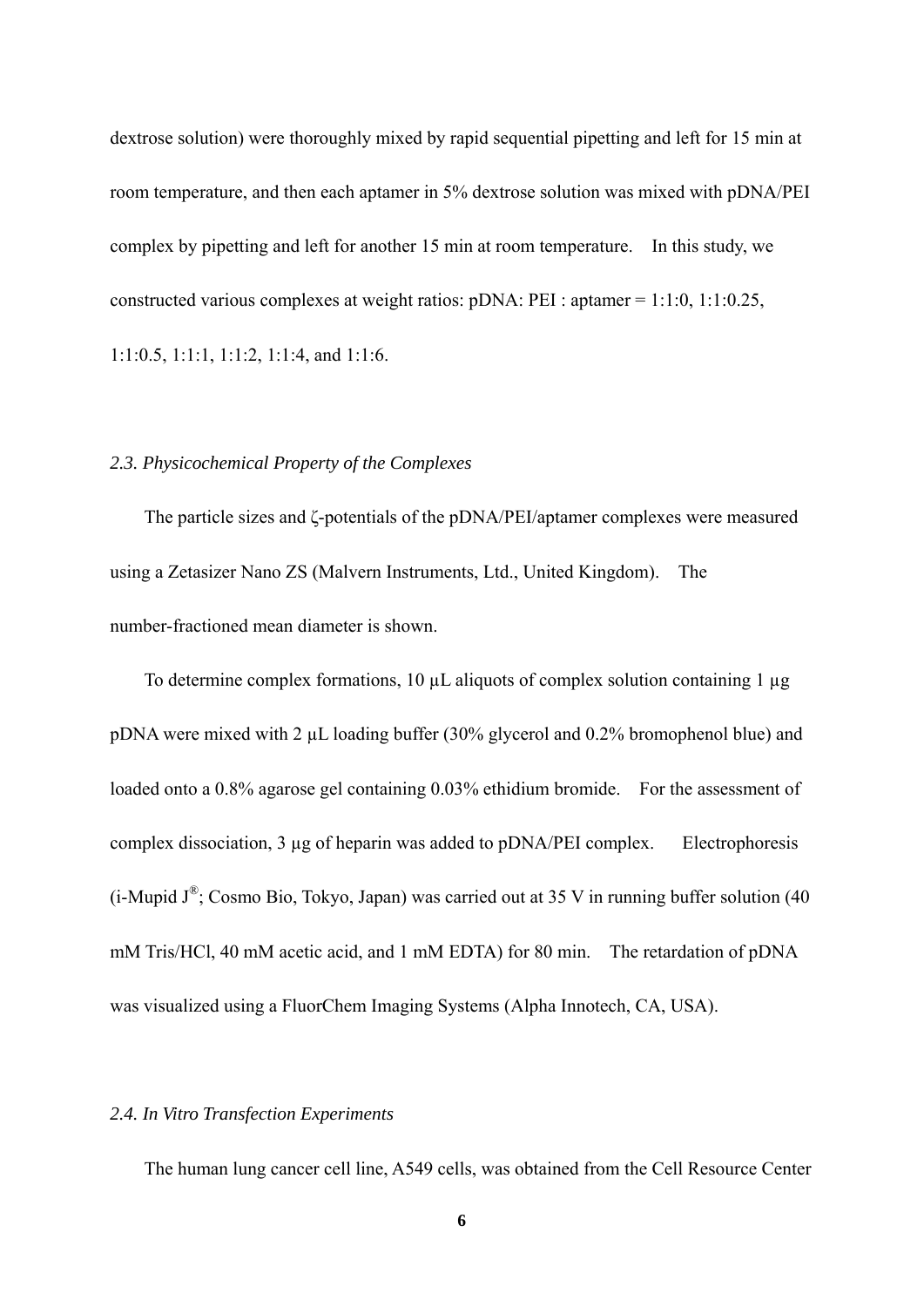for Biomedical Research (Tohoku University, Japan). A549 cells were maintained in RPMI 1640 supplemented with 10% FBS and antibiotics (culture medium) under a humidified atmosphere of 5%  $CO<sub>2</sub>$  in air at 37 °C. A 549 cells were plated on 24-well plates (Becton-Dickinson, Franklin Lakes, NJ, USA) at a density of  $2.0 \times 10^4$  cells/well and cultivated in 0.5 mL culture medium. In the transfection experiment, after 24 h pre-incubation, the medium was replaced with 0.5 mL Opti-MEM I medium and each complex containing 1 µg pDNA was added to the cells and incubated for 2 h. After transfection, the medium was replaced with culture medium and cells were cultured for a further 22 h at 37 °C. After 22 h incubation, the cells were washed with PBS and then lysed in 100  $\mu$ L lysis buffer (pH 7.8 and 0.1 M Tris/HCl buffer containing 0.05% Triton X-100 and  $2 \text{ mM EDTA}$ . Ten microliters of lysate samples were mixed with 50  $\mu$ L luciferase assay buffer (Picagene; Toyo Ink, Tokyo, Japan) and the light produced was immediately measured using a luminometer (Lumat LB 9507; EG & G Berthold, Bad Wildbad, Germany). The protein content of the lysate was determined by a Bradford assay using BSA as the standard. Absorbance was measured using a microplate reader at 570 nm. Luciferase activity was indicated as relative light units (RLU) per mg protein.

### *2.5. In Vivo Transfection Experiments*

 Animal care and experimental procedures were performed in accordance with the Guidelines for Animal Experimentation of Nagasaki University with approval from the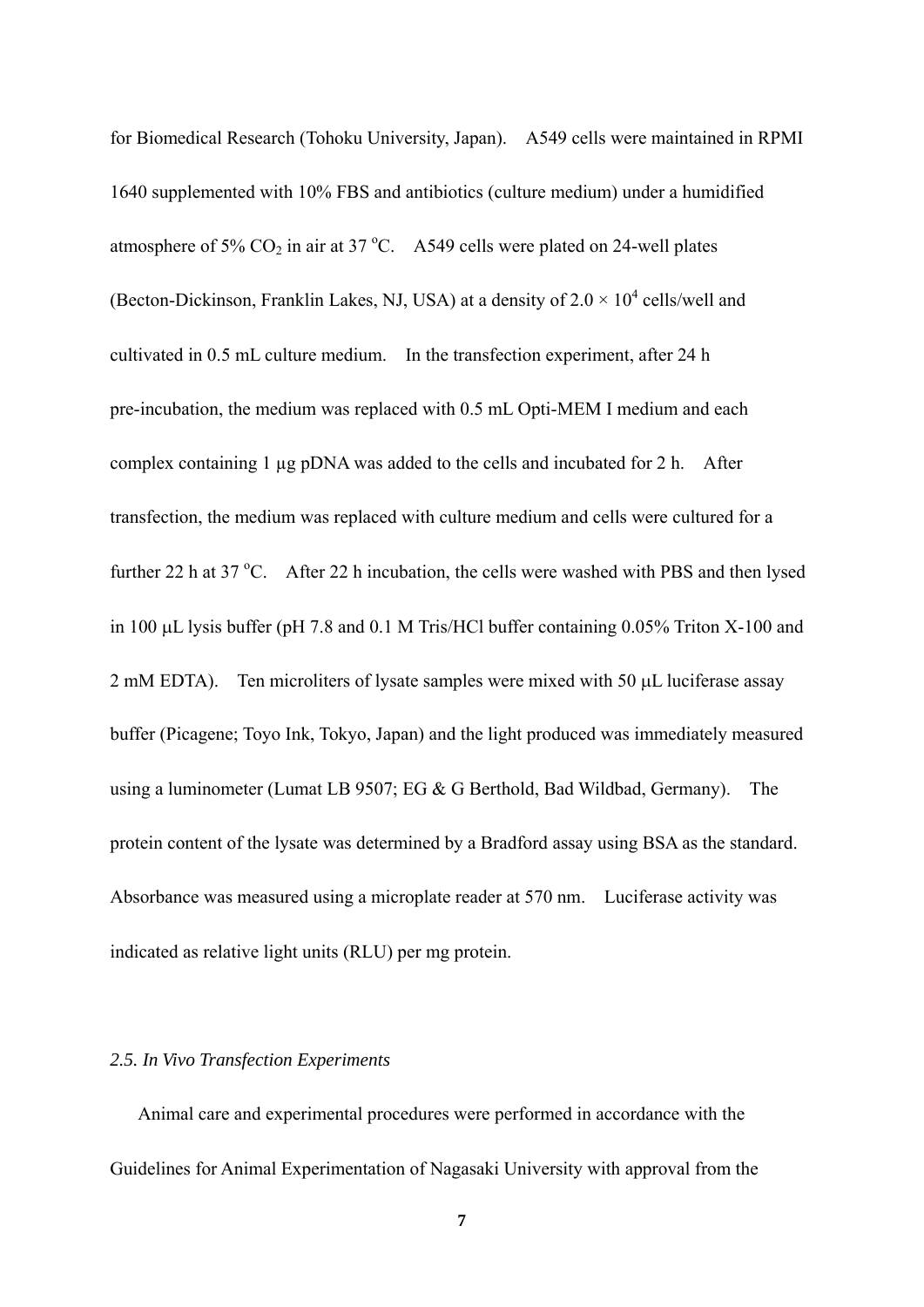Institutional Animal Care and Use Committee. Male KSN mice (5 weeks old) were purchased from Japan SLC (Shizuoka, Japan). After shipping, mice were acclimatized to the environment for at least one week before the experiments. The mice received  $1.0\times10^6$ cells/mouse of A549 cells intradermally. One month after administration when the average tumor weight was approximately 500 mm<sup>3</sup>, the mice were injected intratumorally with various complexes containing 20  $\mu$ g pDNA at a volume of 100  $\mu$ L per tumor. At 24 h following injection, the mice were sacrificed and the tumors were dissected and homogenized in lysis buffer. The homogenates were centrifuged at 15000 rpm (Kubota 3700; Kubota, Tokyo, Japan) for 5 min. The supernatants were used for luciferase assays, as described above. Luciferase activity was indicated as RLU per gram of tissue.

# *2.6. Statistical Analysis*

 Multiple comparisons among groups were made by Sheffe's test. *P* < 0.05 indicated significance.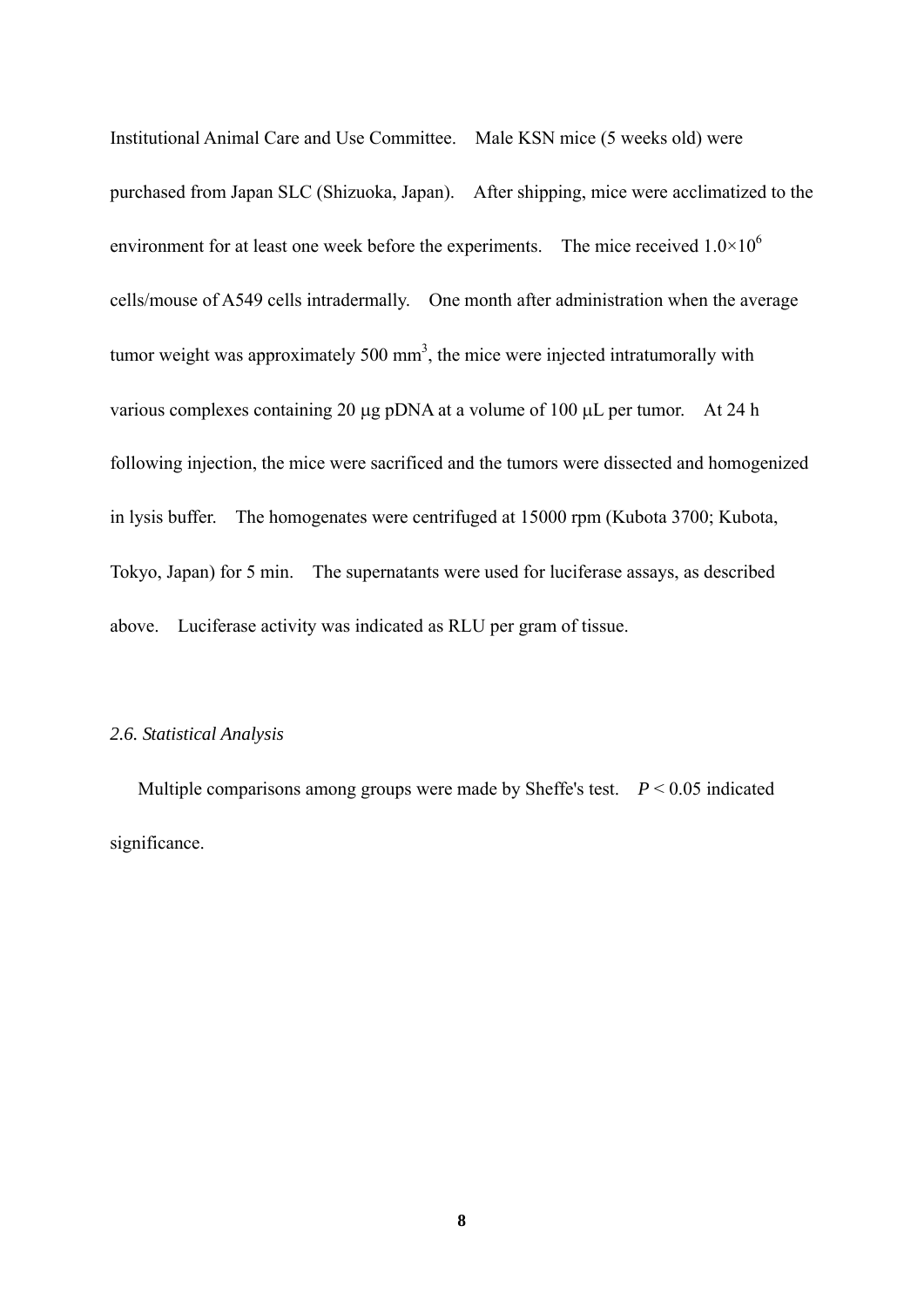# **3. Results**

# *3.1. Physicochemical Characteristics*

The size and ζ-potential of the complexes were determined (Fig. 1). The ζ-potential means surface charge of the particles; + means cationic surface charge and – means anionic surface charge. The pDNA/PEI complex was about 52.9 nm particle size with +56 mV ζ-potential. By the addition of aptamers, the ζ-potential was concentration-dependently decreased and reached a plateau at a weight ratio 1:1:6 of pDNA: PEI: aptamer. Addition of aptamers aggregated the pDNA/PEI complex at weight ratio, 1:1:1. Furthermore, MUC1 aptamer increased size of the complex at weight ratio 1:1:2. Conversely, the complexes with other weight ratios had almost 48-75 nm particle size.

Complex formations were examined by a gel retardation assay (Fig. 2). In the lane of naked pDNA, bands of pDNA were detected on agarose gel. On the other hand, in the lanes of pDNA/PEI complex and pDNA/PEI/aptamer complexes, no band was detected. Furthermore, the addition of heparin to pDNA/PEI complex released pDNA from the complex and bands of pDNA were detected clearly.

### *3.2. In vitro transfection efficiencies*

 A human lung adenocarcinoma epithelial cell line, A549 cells, regularly expressing MUC1, was transfected with various complexes and gene expression of luciferase carried by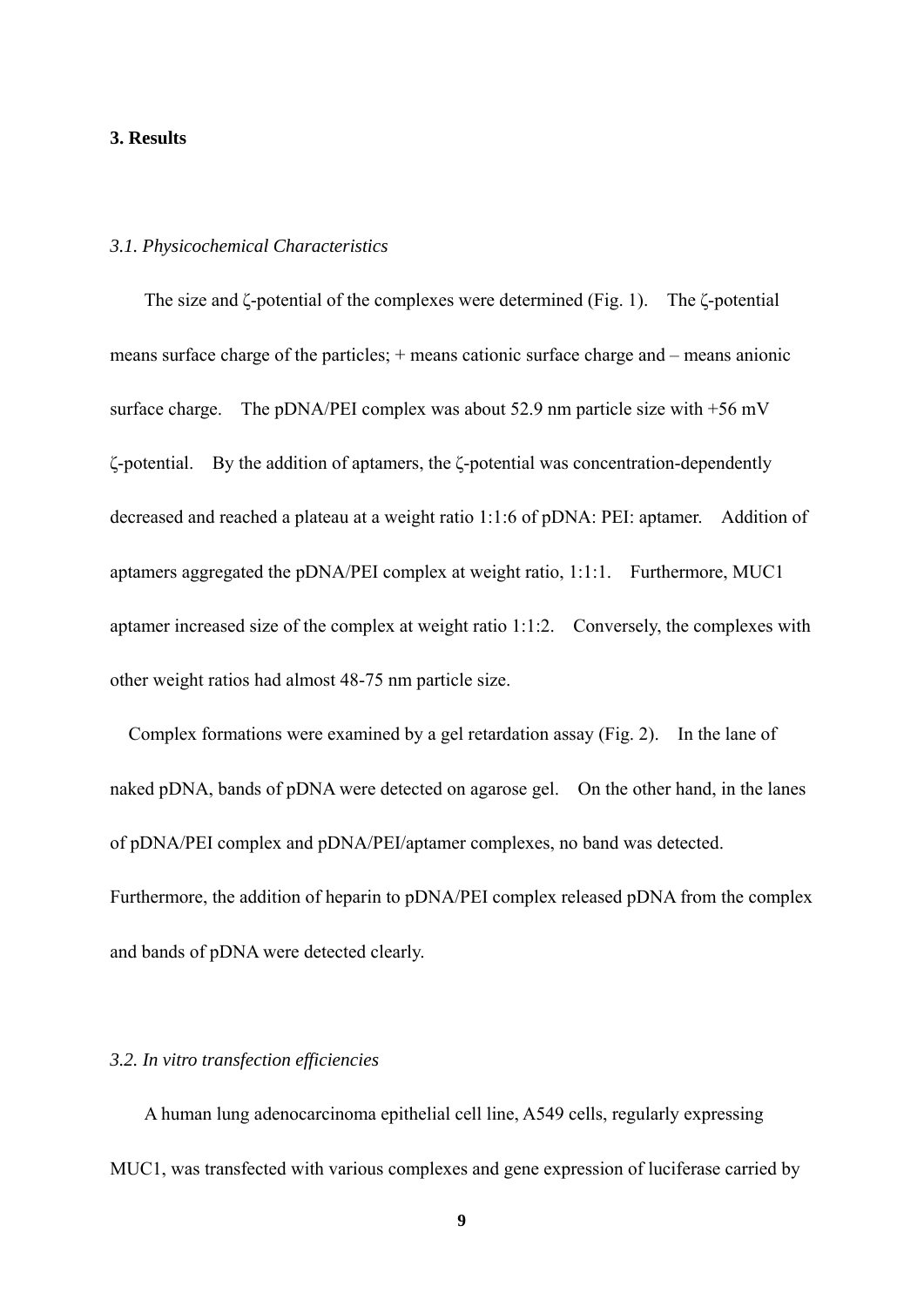the plasmid vector was evaluated (Fig. 3). The pDNA/PEI complex showed  $6.33\times10^{9}$ RLU/mg protein in transgene efficiency. In contrast, the high transgene efficiency of pDNA/PEI complexes was significantly decreased in a concentration-dependent manner by the addition of non-specific aptamer  $(P < 0.01)$ . The pDNA/PEI/MUC1 aptamer complexes showed significantly higher gene expressions than pDNA/PEI complex at weight ratios 1:1:0.25, 1:1:0.5, and 1:1:1 ( $P < 0.01$ ) and the gene expressions of pDNA/PEI/MUC1 aptamer complexes were higher than the pDNA/PEI/non-specific aptamer complexes at all weight ratios. The highest gene expression was observed at a weight ratio 1:1:0.5.

# *3.3. In vivo transfection efficiencies*

 A549 cells were administrated to mice and tumor-bearing model mice were developed. The pDNA/PEI complex and pDNA/PEI/aptamer complexes at a weight ratio 1:1:0.5 were injected into the tumor. Twenty-four hours after injection, the transgene efficiencies in the tumor were evaluated, as shown in Fig. 4. A high gene expression was observed in mice treated with pDNA/PEI/MUC1 aptamer complexes and was significantly higher than the gene expressions of pDNA/PEI complex and pDNA/PEI/non-specific aptamer complex-treated mice ( $P < 0.05$  and  $P < 0.01$ , respectively).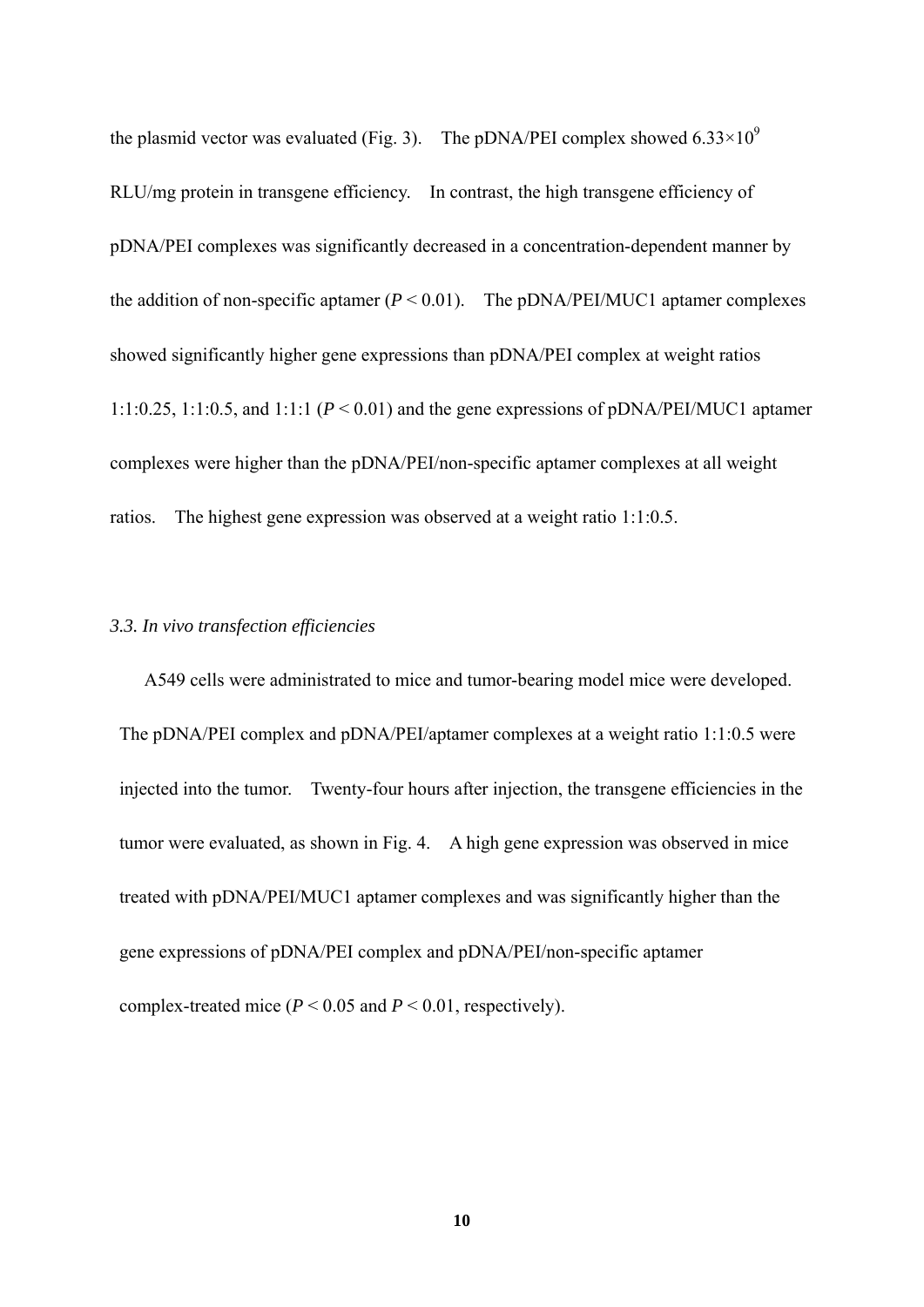# **4. Discussion**

MUC1 is a membrane-tethered mucin expressed on the surface of epithelial cells lining mucosal surfaces (Kim and Lillehoj, 2008). Overexpression of MUC1 by most carcinomas and in particular by breast cancers has been reported and correlates with high metastatic potential and poor survival (Gendler, 2001). An underglycosylated form of MUC1 that is unique to tumor cells is overexpressed in virtually all invasive breast carcinomas, making MUC1 a prime candidate for several promising therapeutic vaccine strategies and a potential marker for prognosis (Rahn, et al., 2001).

In previous reports, MUC1 antibody was developed and used in tumor-specific drug delivery systems (Singh and Bandyopadhyay, 2007; Moase, et al., 2011). Recently, MUC1 aptamers were also developed and reported to show high selectivity (Ferreira, et al., 2009; Savla, et al., in press); however, there are few reports about gene delivery systems using MUC1 aptamer. In the previous study, we developed some ternary complexes of pDNA/PEI coated by polynucleic acid, such as polyadenylic acid (polyA) and polyinosinic-polycytidylic acid (polyIC) (Kurosaki, et al., 2009). We also successfully constructed pDNA/PEI/MUC1 aptamer complexes (Japanese Patent Application No. 2010-043186). In this experiment, we investigated the utility of the pDNA/PEI/MUC1 aptamer complex for tumor-targeting gene delivery systems.

The pDNA/PEI/MUC1 aptamer complexes showed high gene expression in MUC1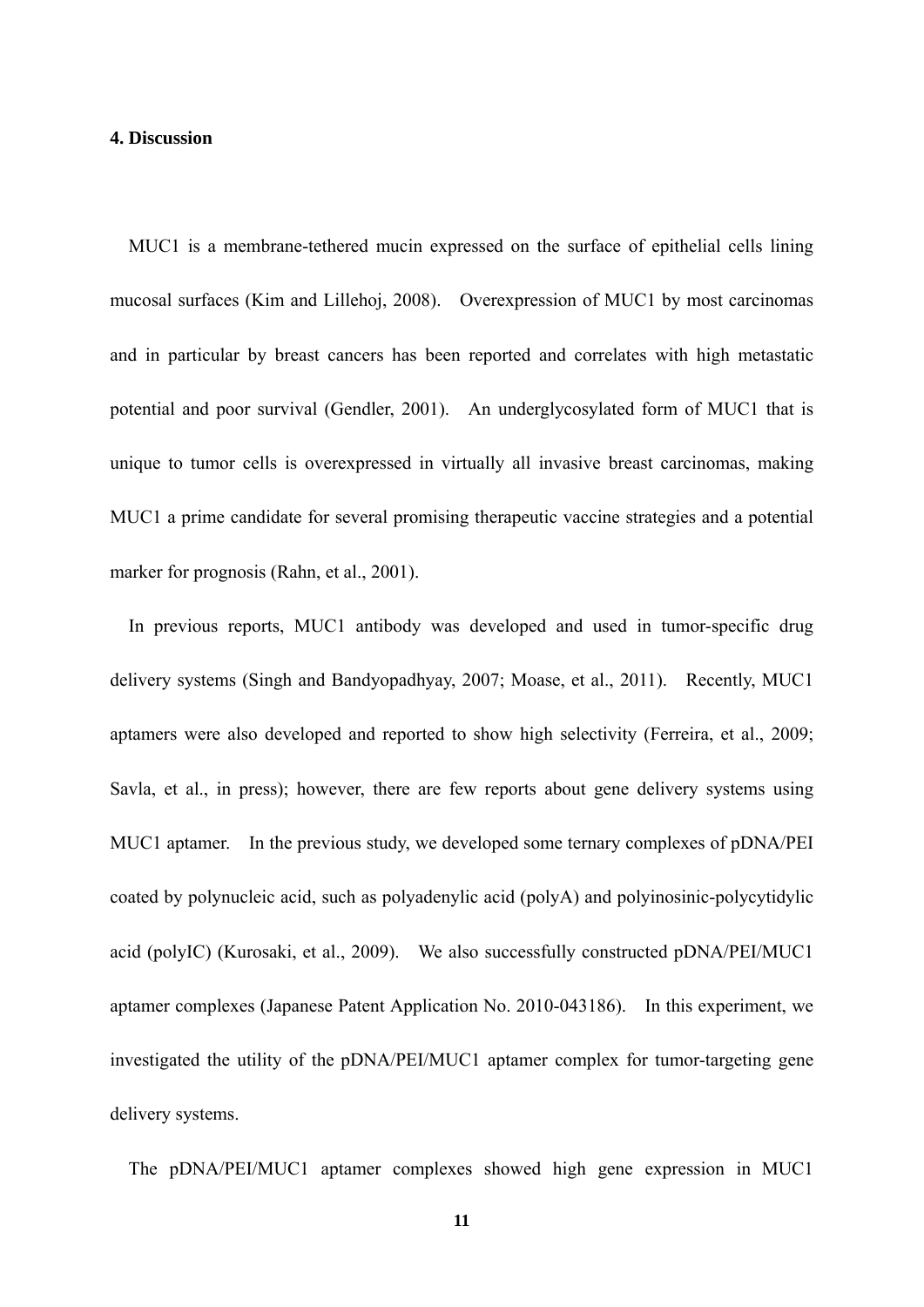regularly expressing A549 cells at weight ratios of 1:1:0.25, 1:1:0.5, 1:1:1, and 1:1:2. The high gene expression of the pDNA/PEI/MUC1 aptamer complexes could be explained by the specific molecular recognition of MUC1 aptamer on the complex surface. In fact, the non-specific aptamer inhibited the transgene expressions of pDNA/PEI complex concentration-dependently. A large amount of MUC1 aptamer decreased transgene expression of pDNA/PEI/MUC1 aptamer complex with weight ratios 1:1:4 and 1:1:6. Strong anionic surface charges may repulse the cellular membrane and the rebound might be larger than the binding strength of MUC1 aptamer to MUC1.

Aptamers on the complex surface were also anticipated from the physicochemical properties of the complexes. The addition of aptamer did not disrupt the structure of pDNA/PEI complex, as shown in Fig. 2. However, the aptamer reversed the charge from positive to negative indicating a concentrated distribution of aptamer outside of the particles. MUC1 aptamer increased size of the pDNA/PEI complex at weight ratio, 1:1:2, even if non-specific aptamer did not increase at same weight ratio. It may be caused by the steric structure of MUC1 aptamer.

The pDNA/PEI/MUC1 aptamer complex with a weight ratio of 1:1:0.5, which showed highest gene expressions *in vitro*, was administered to tumor-bearing mice and gene expressions *in vivo* were evaluated. The pDNA/PEI/MUC1 aptamer complexes showed significantly higher gene expressions in the tumor than pDNA/PEI complex and pDNA/PEI/non-specific aptamer complex after intratumoral injection (*P* < 0.05 and *P* < 0.01,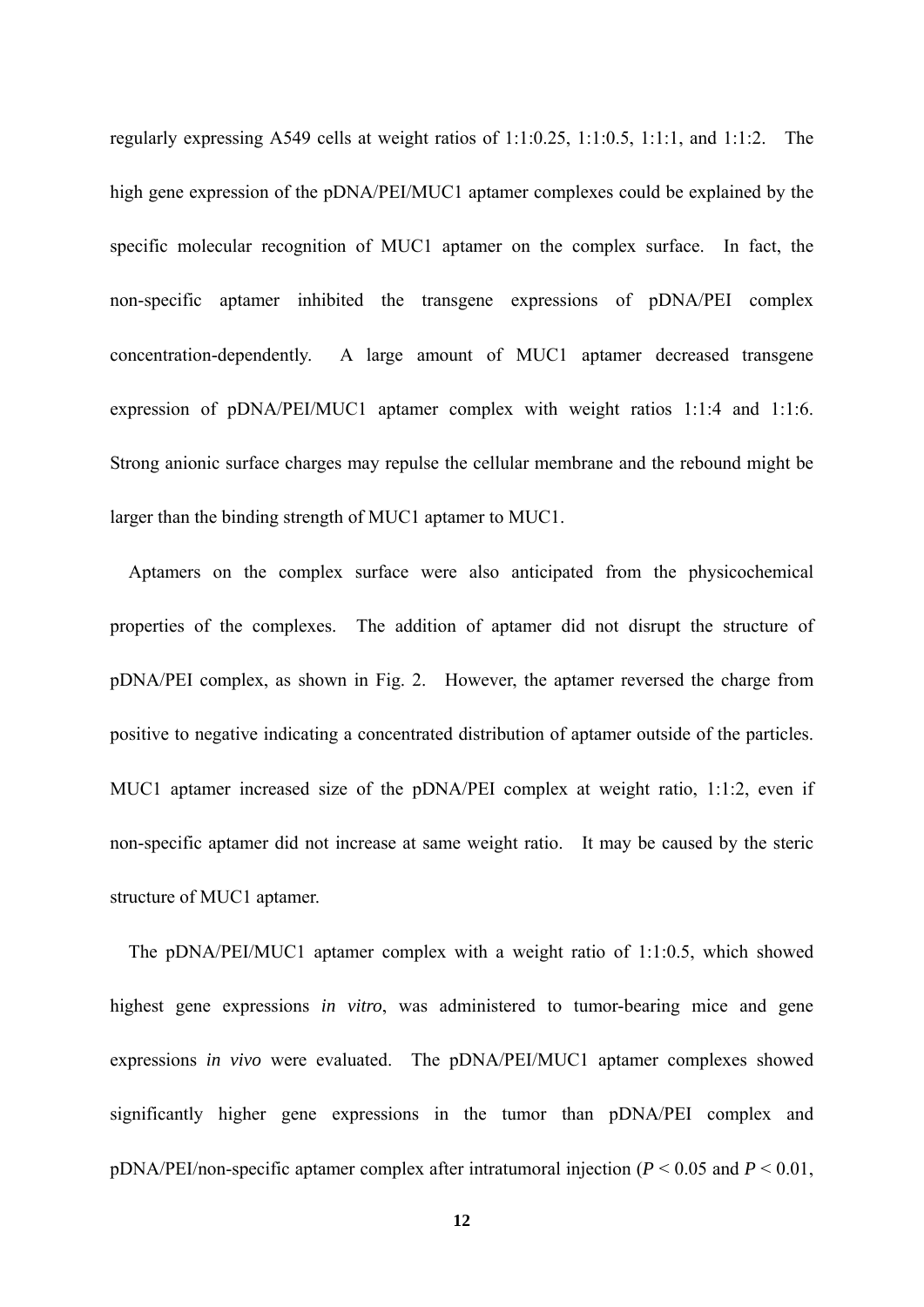respectively). The results indicate that the pDNA/PEI/MUC1 aptamer complex may be useful for tumor-targeted gene delivery systems.

For the tumor therapy, most current therapies are non-specific, with surgery, radiation, and chemical ablation having the potential to cause damage to surrounding tissue. Similarly non-specific transfection should cause unexpected critical side effects. In this experiment, we constructed pDNA/PEI/MUC1 aptamer complex for tumor specific gene delivery. Furthermore, this pDNA/PEI/aptamer complex could easily change targeting cells by selection of aptamer and could achieve cell-specific gene transfer. The coating and targeting system may be a novel platform technology for targeted gene delivery.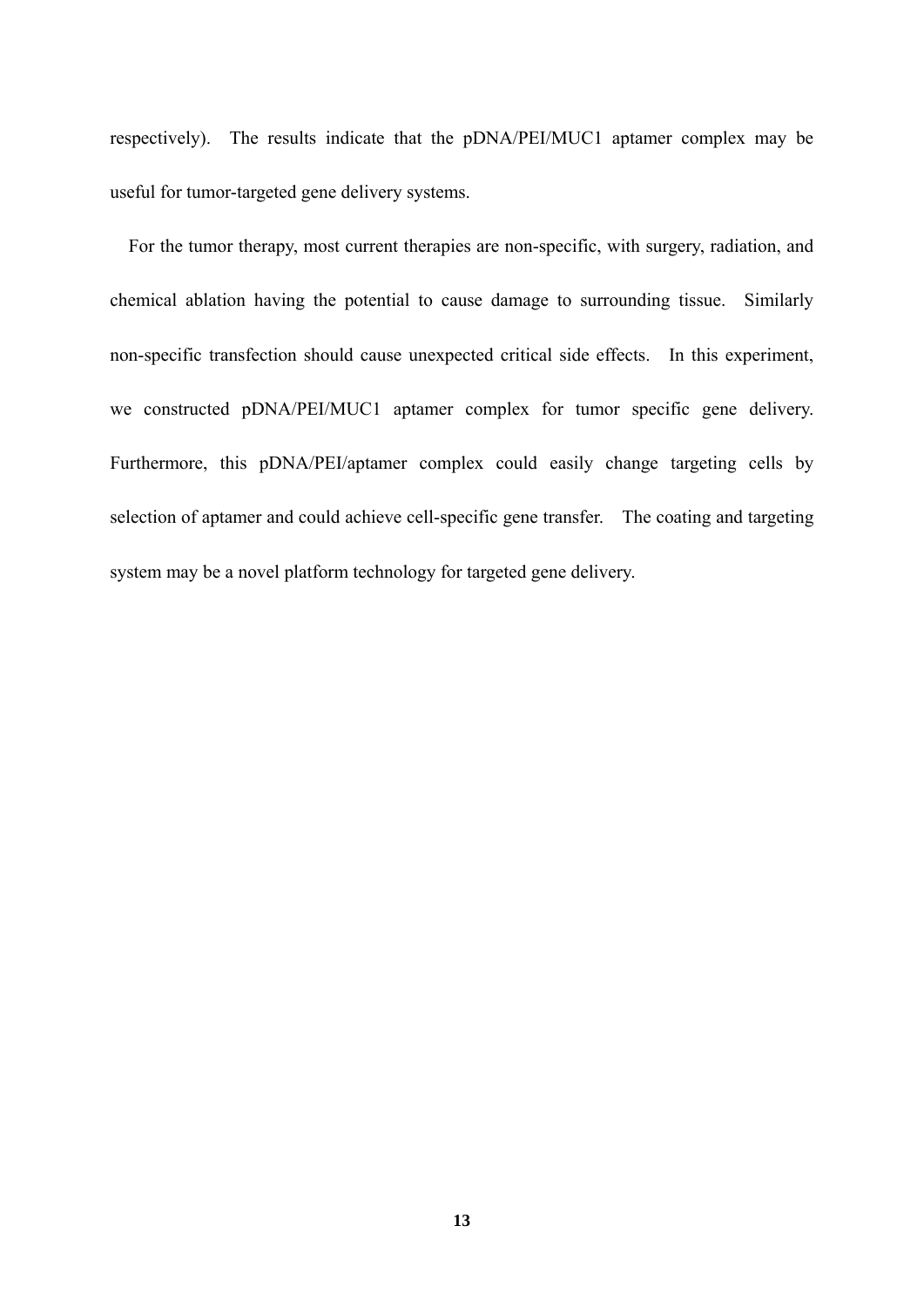# **5. Conclusion**

In this experiment, we constructed a novel tumor-targeted gene delivery vector, pDNA/PEI/MUC1 aptamer complex. MUC1 aptamer could coat cationic pDNA/PEI complex, electorostatically. The pDNA/PEI/MUC1 aptamer complexes showed higher gene expressions than pDNA/PEI/non-specific aptamer complexes on the A549 cells which are expressing MUC1 regularly in *in vitro* and *in vivo* conditions. The coating system could be applied to other aptamers and may be a novel platform technology for targeted gene delivery.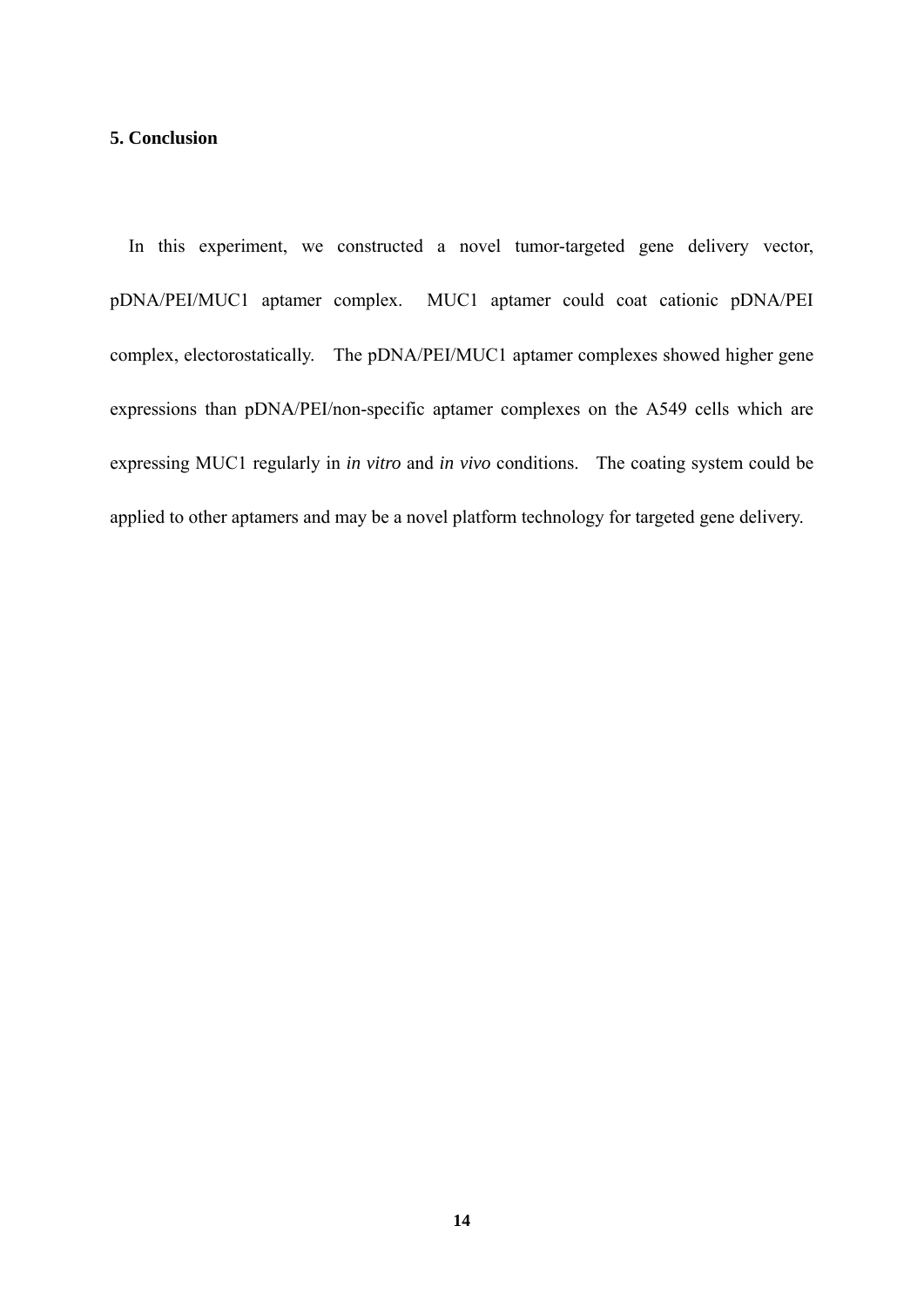# **6. Acknowledgements**

This study was supported in part by the Global COE Program, Nagasaki University, Japan and a Grant-in-Aid for Scientific Research from the Ministry of Education, Culture, Sports, Science and Technology, Japan.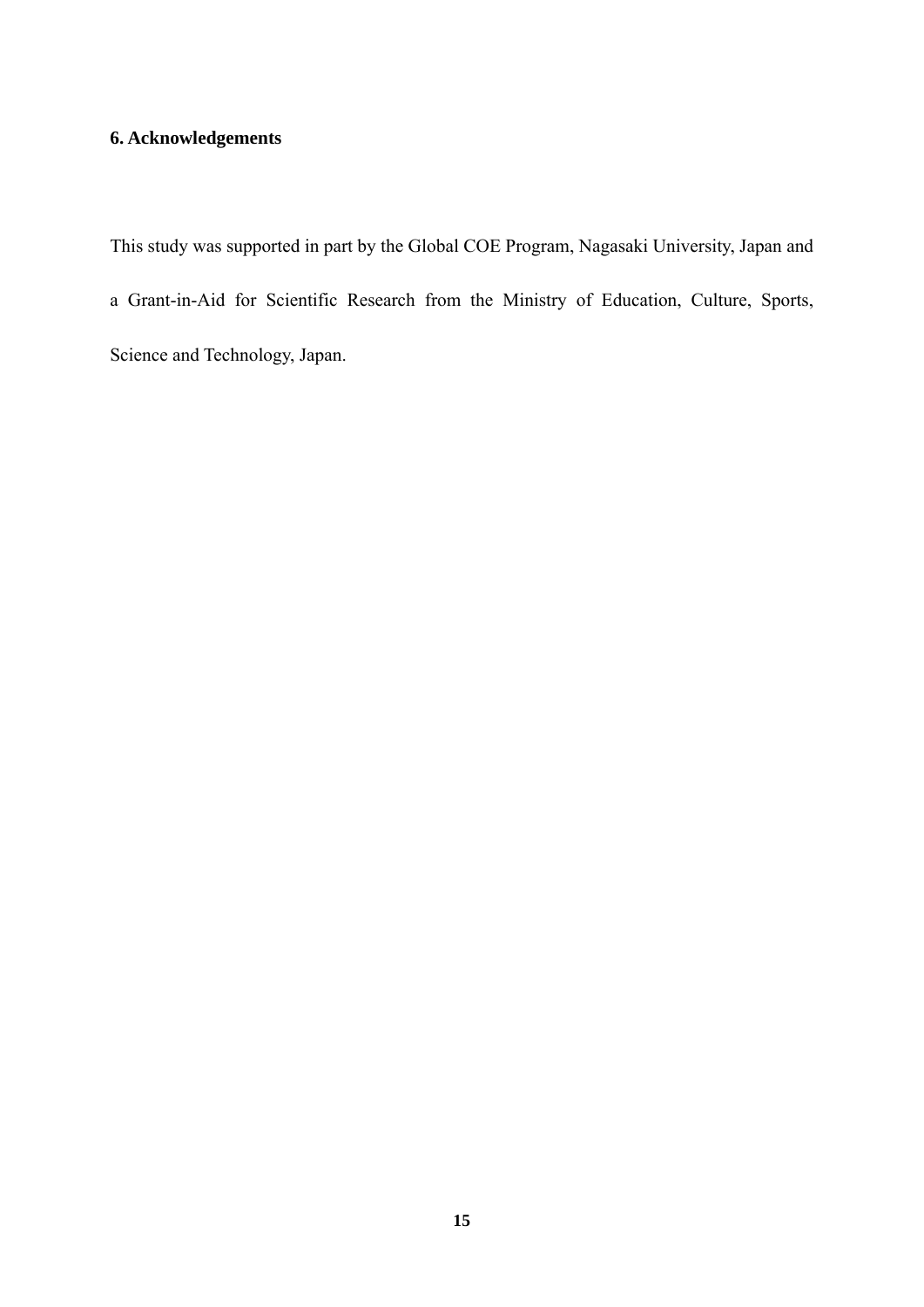#### **7. References**

Alexander J.H., Hafley G., Harrington R.A., Peterson E.D., Ferguson T.B. Jr., Lorenz T.J., Goyal A., Gibson M., Mack M.J., Gennevois D., Califf R.M., Kouchoukos N.T.; PREVENT IV Investigators, 2005. Efficacy and safety of edifoligide, an E2F transcription factor decoy, for prevention of vein graft failure following coronary artery bypass graft surgery: PREVENT IV: a randomized controlled trial. Jama 294, 2446-2454.

Apte R.S., Modi M., Masonson H., Patel M., Whitfield L., Adamis A.P., 2007. Pegaptanib 1-year systemic safety results from a safety-pharmacokinetic trial in patients with neovascular age-related macular degeneration. Ophthalmology 114, 1702-1712.

Boussif O., Lezoualc'h F., Zanta M.A., Mergny M.D., Scherman D., Demeneix B., Behr J.P., 1995. A versatile vector for gene and oligonucleotide transfer into cells in culture and in vivo: polyethylenimine. Proc. Natl. Acad. Sci. USA 92, 7297-7301.

Chan M.Y., Cohen M.G., Dyke C.K., Myles S.K., Aberle L.G., Lin M., Walder J., Steinhubl S.R., Gilchrist I.C., Kleiman N.S., Vorchheimer D.A., Chronos N., Melloni C., Alexander J.H., Harrington R.A., Tonkens R.M., Becker R.C., Rusconi C.P., 2008. Phase 1b randomized study of antidote-controlled modulation of factor IXa activity in patients with stable coronary artery disease. Circulation 117, 2865-2874.

Chiu S.J., Ueno N.T., Lee R.J., 2004. Tumor-targeted gene delivery via anti-HER2 antibody (trastuzumab, Herceptin) conjugated polyethylenimine. J. Control. Release 97, 357-369.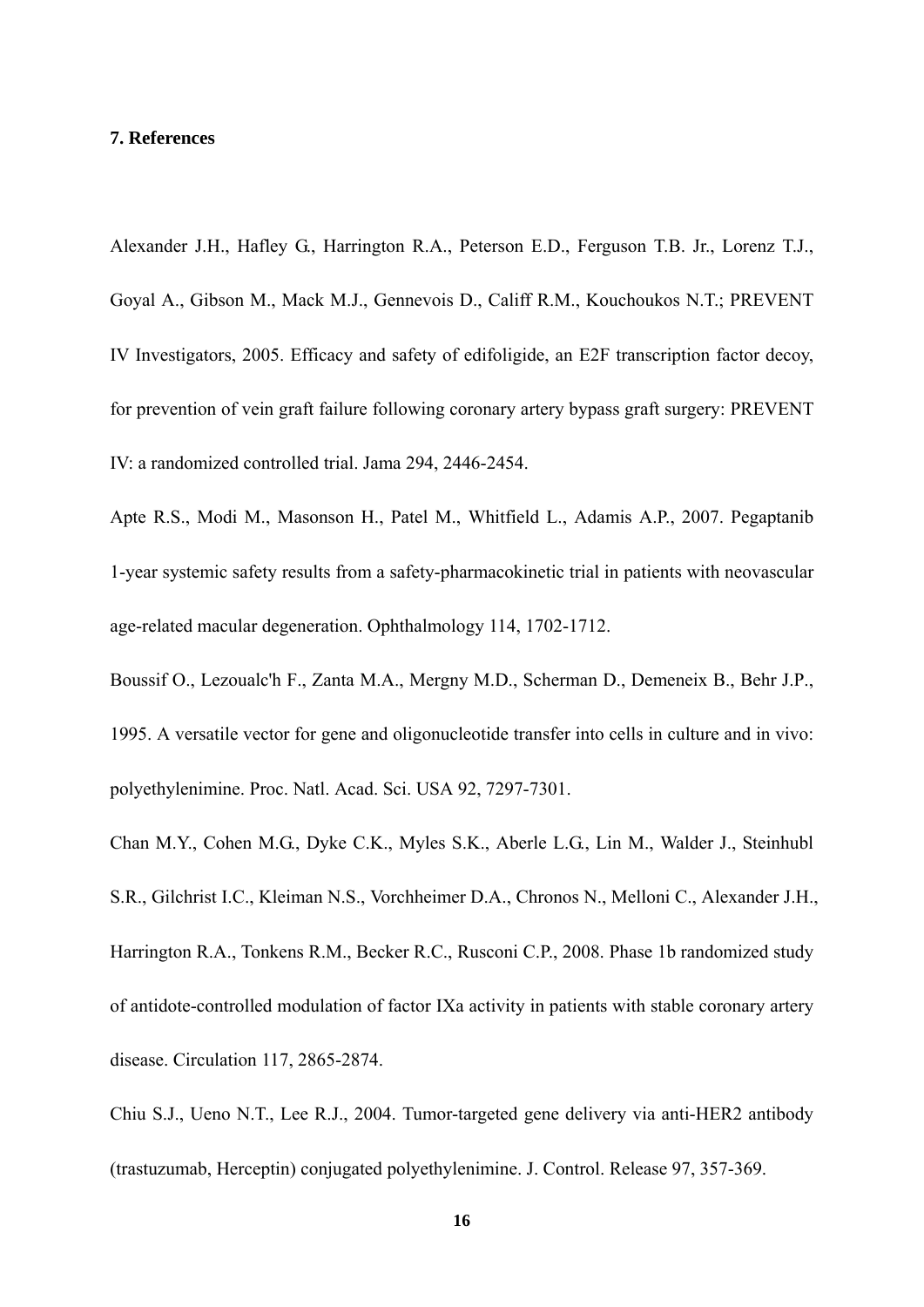Demeneix B., Behr J.P., 2005. Polyethylenimine (PEI). Adv. Genet. 53, 215-230.

Eyetech Study Group, 2003. Anti-vascular endothelial growth factor therapy for subfoveal choroidal neovascularization secondary to age-related macular degeneration: phase II study results. Ophthalmology 110, 979-986.

Ferreira C.S., Cheung M.C., Missailidis S., Bisland S., Gariépy J., 2009. Phototoxic aptamers selectively enter and kill epithelial cancer cells. Nucleic Acids Res. 37, 866-876.

Germershaus O., Merdan T., Bakowsky U., Behe M., Kissel T., 2006. Trastuzumab-polyethylenimine-polyethylene glycol conjugates for targeting Her2-expressing tumors. Bioconjug. Chem. 17, 1190-1199.

Gendler S.J., 2001. MUC1, the renaissance molecule. J. Mammary Gland Biol. Neoplasia 6, 339-353.

Gilbert J.C., DeFeo-Fraulini T., Hutabarat R.M., Horvath C.J., Merlino P.G., Marsh H.N., Healy J.M., Boufakhreddine S., Holohan T.V., Schaub R.G., 2007. First-in-human evaluation of anti von Willebrand factor therapeutic aptamer ARC1779 in healthy volunteers. Circulation 116, 2678-2686.

Godbey W.T., Wu K.K., Mikos A.G., 1999. Tracking the intracellular path of poly(ethylenimine)/DNA complexes for gene delivery. Proc. Natl. Acad. Sci. USA 96, 5177-5181.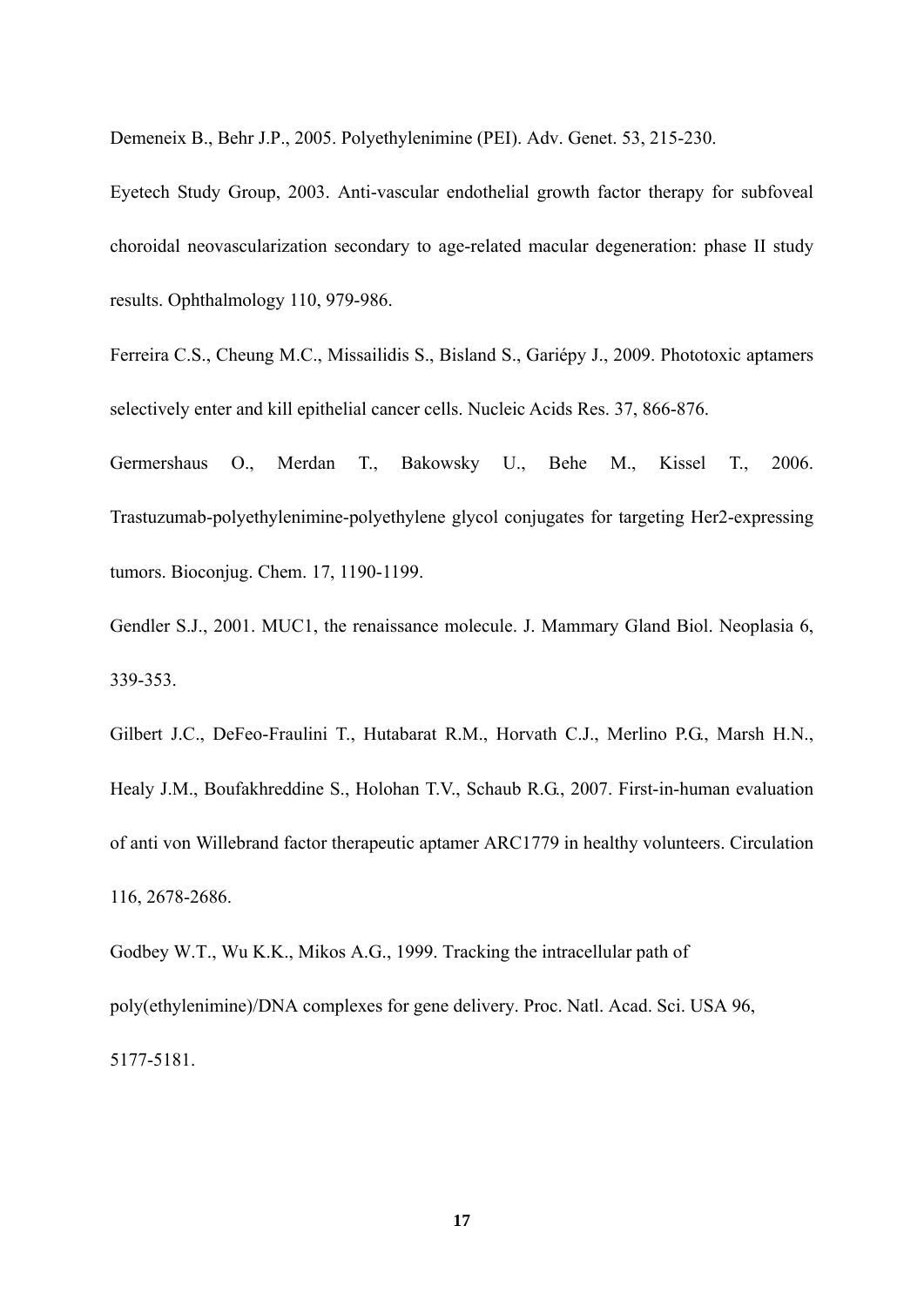Guo P., Coban O., Snead N.M., Trebley J., Hoeprich S., Guo S., Shu Y., 2010. Engineering RNA for targeted siRNA delivery and medical application. Adv. Drug Deliv. Rev. 62, 650-666.

Itaka K., Harada A., Yamasaki Y., Nakamura K., Kawaguchi H., Kataoka K., 2004. In situ single cell observation by fluorescence resonance energy transfer reveals fast intra-cytoplasmic delivery and easy release of plasmid DNA complexed with linear polyethylenimine. J. Gene Med. 6, 76-84.

Kichler A., Leborgne C., Coeytaux E., Danos O., 2001. Polyethylenimine-mediated gene delivery: a mechanistic study. J. Gene Med. 3, 135-144.

Kim K.C., Lillehoj E.P., 2008. MUC1 mucin: a peacemaker in the lung. Am. J. Respir. Cell. Mol. Biol. 39, 644-647.

Kircheis R., Wightman L., Schreiber A., Robitza B., Rössler V., Kursa M., Wagner E., 2001. Polyethylenimine/DNA complexes shielded by transferrin target gene expression to tumors after systemic application. Gene Ther. 8, 28-40.

Kurosaki T., Kitahara T., Fumoto S., Nishida K., Nakamura J., Niidome T., Kodama Y., Nakagawa H., To H., Sasaki H., 2009. Ternary complexes of pDNA, polyethylenimine, and gamma-polyglutamic acid for gene delivery systems. Biomaterials 30, 2846-2853.

Lemkine G.F., Demeneix B.A., 2001. Polyethylenimines for in vivo gene delivery. Curr. Opin. Mol. Ther. 3, 178-182.

Liu B., 2007. Exploring cell type-specific internalizing antibodies for targeted delivery of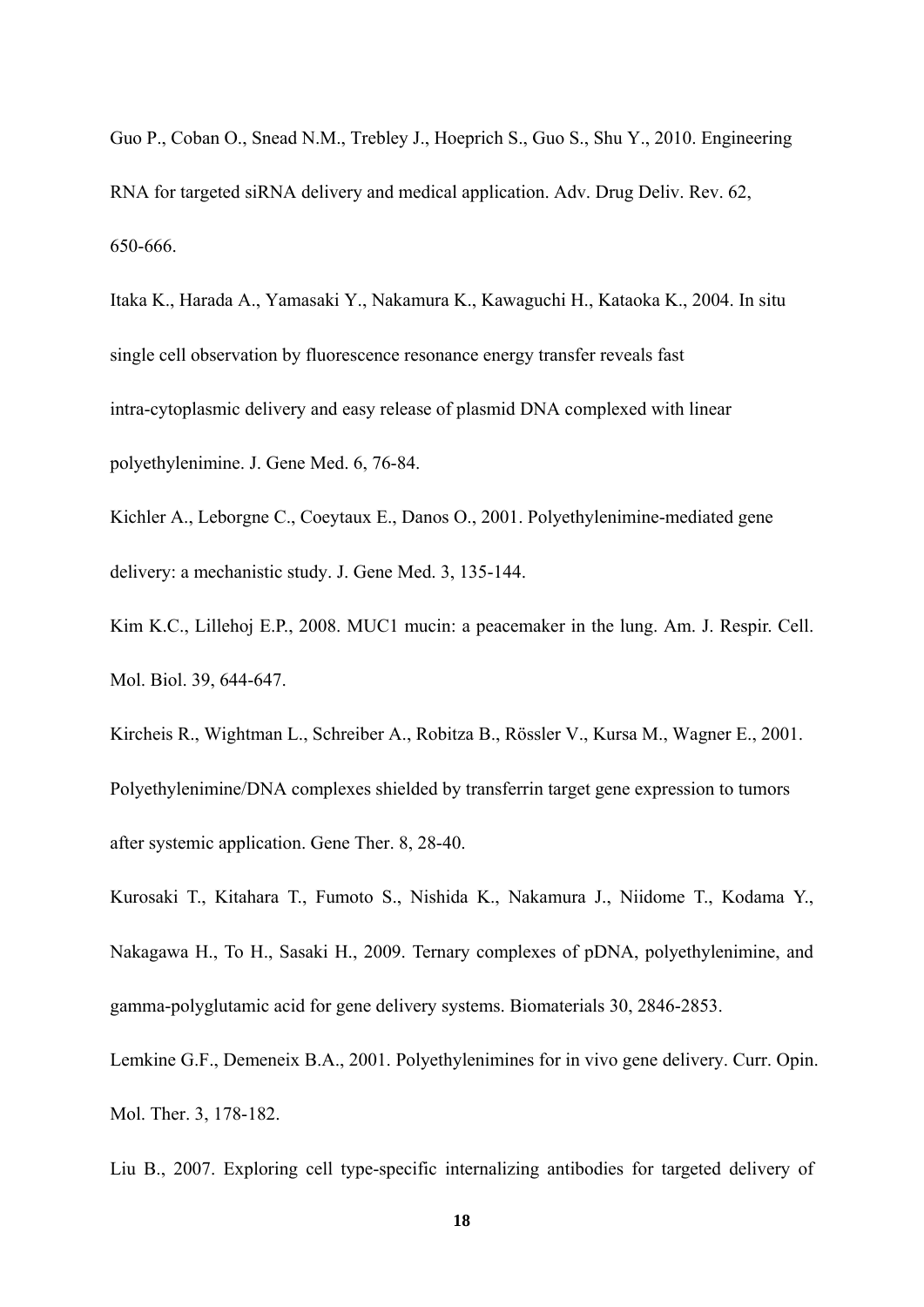siRNA. Brief. Funct. Genomic. Proteomic. 6, 112-119.

Moase E.H., Qi W., Ishida T., Gabos Z., Longenecker B.M., Zimmermann G.L., Ding L., Krantz M., Allen T.M., 2011. Anti-MUC-1 immunoliposomal doxorubicin in the treatment of murine models of metastatic breast cancer. Biochim. Biophys. Acta 1510, 43-55.

Nakase M., Inui M., Okumura K., Kamei T., Nakamura S., Tagawa T., 2005. p53 gene therapy of human osteosarcoma using a transferrin-modified cationic liposome. Mol. Cancer Ther. 4, 625-31.

Neves S.S., Sarmento-Ribeiro A.B., Simões S.P., Pedroso de Lima M.C., 2006. Transfection of oral cancer cells mediated by transferrin-associated lipoplexes: mechanisms of cell death induced by herpes simplex virus thymidine kinase/ganciclovir therapy. Biochim. Biophys. Acta 1758, 1703-12.

Rahn J.J., Dabbagh L., Pasdar M., Hugh J.C., 2001. The importance of MUC1 cellular localization in patients with breast carcinoma: an immunohistologic study of 71 patients and review of the literature. Cancer 91, 1973-1982.

Savla R., Taratula O., Garbuzenko O., Minko T., Tumor targeted Quantum Dot-Mucin 1 aptamer-Doxorubicin conjugate for imaging and treatment of cancer. J. Control. Release in press.

Singh R., Bandyopadhyay D., 2007. MUC1: a target molecule for cancer therapy. Cancer Biol. Ther. 6, 481-486.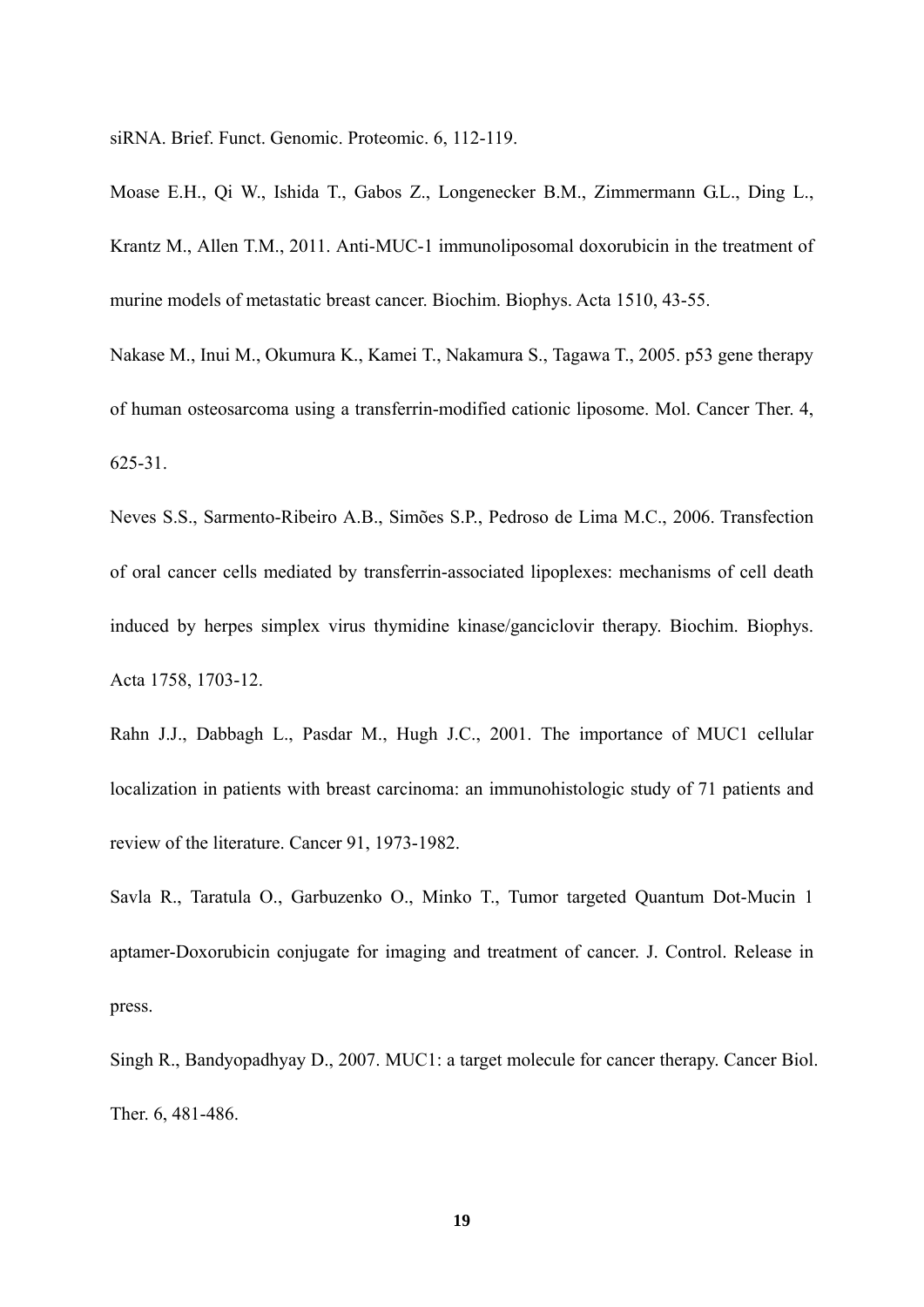# **8. Figure captions**



Fig. 1. Sizes (A and B) and ζ-potentials (C and D) of the pDNA/PEI/aptamer complexes. pDNA/PEI/non-specific aptamer (A and C) and pDNA/PEI/MUC1 aptamer (B and D) complexes were constructed with various weight ratios and their size and ζ-potential were evaluated. Each data is the mean  $\pm$  S.E. of three experiments.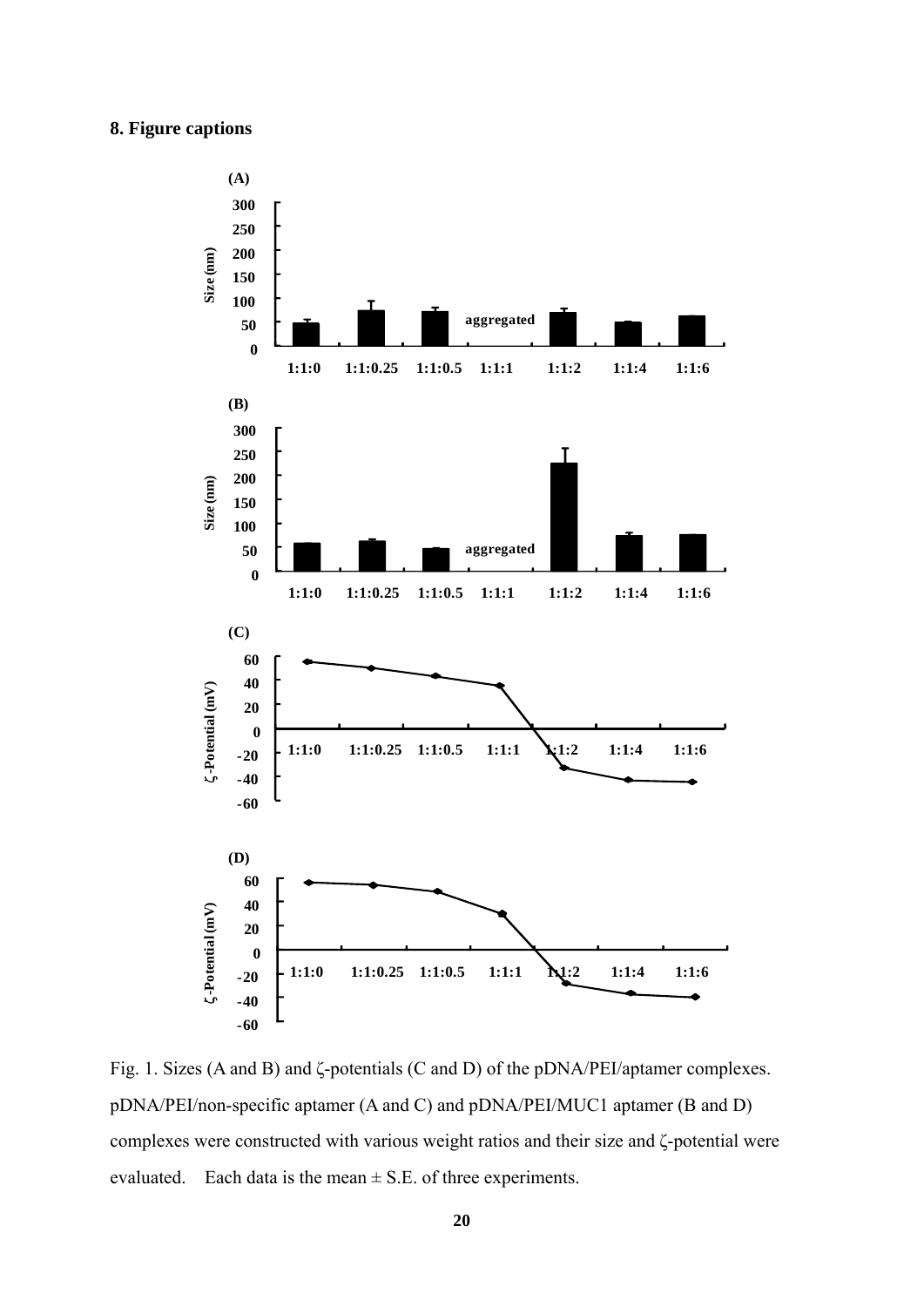

Fig. 2. Effect of non-specific aptamer (A) and MUC1 aptamer (B) on electrophoretic migration of pDNA through an agarose gel.

Each complex was loaded onto agarose gel for electrophoresis. Retardation of pDNA was visualized using ethidium bromide.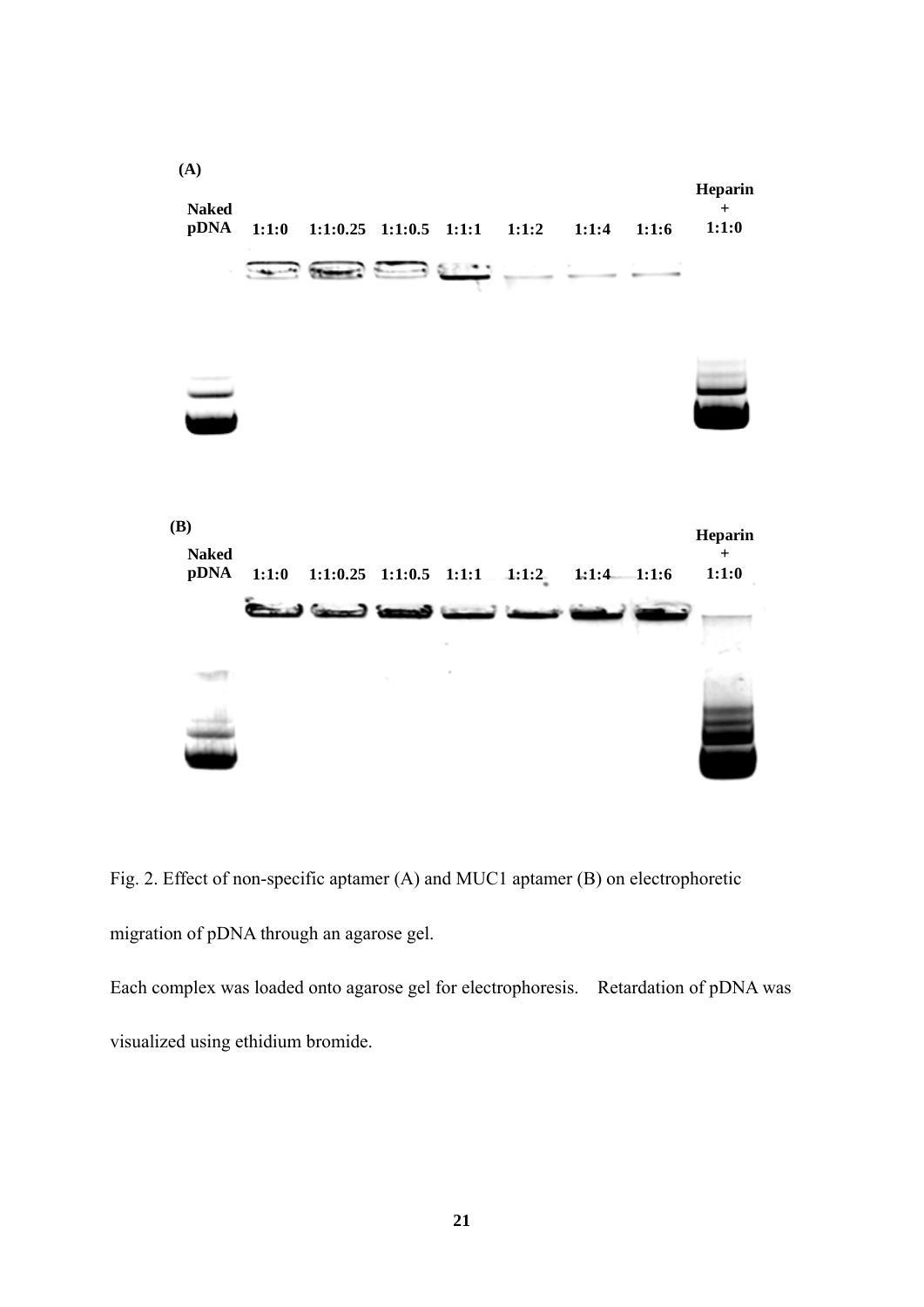

Fig. 3. *In vitro* transgene efficiency of pDNA/PEI/aptamer complexes.

A549 cells were transfected by each pDNA/PEI/aptamer complex with various weight ratios, 1:1:0.25 (A), 1:1:0.5 (B), 1:1:1 (C), 1:1:2 (D), 1:1:4 (E), and 1:1:6 (F). Twenty-four hours after transfection, luciferase activity was evaluated. Each bar represents the mean  $\pm$  S.E. of three or six experiments. \*\*:  $P < 0.01$  vs pDNA/PEI complex, ##:  $P < 0.01$ .